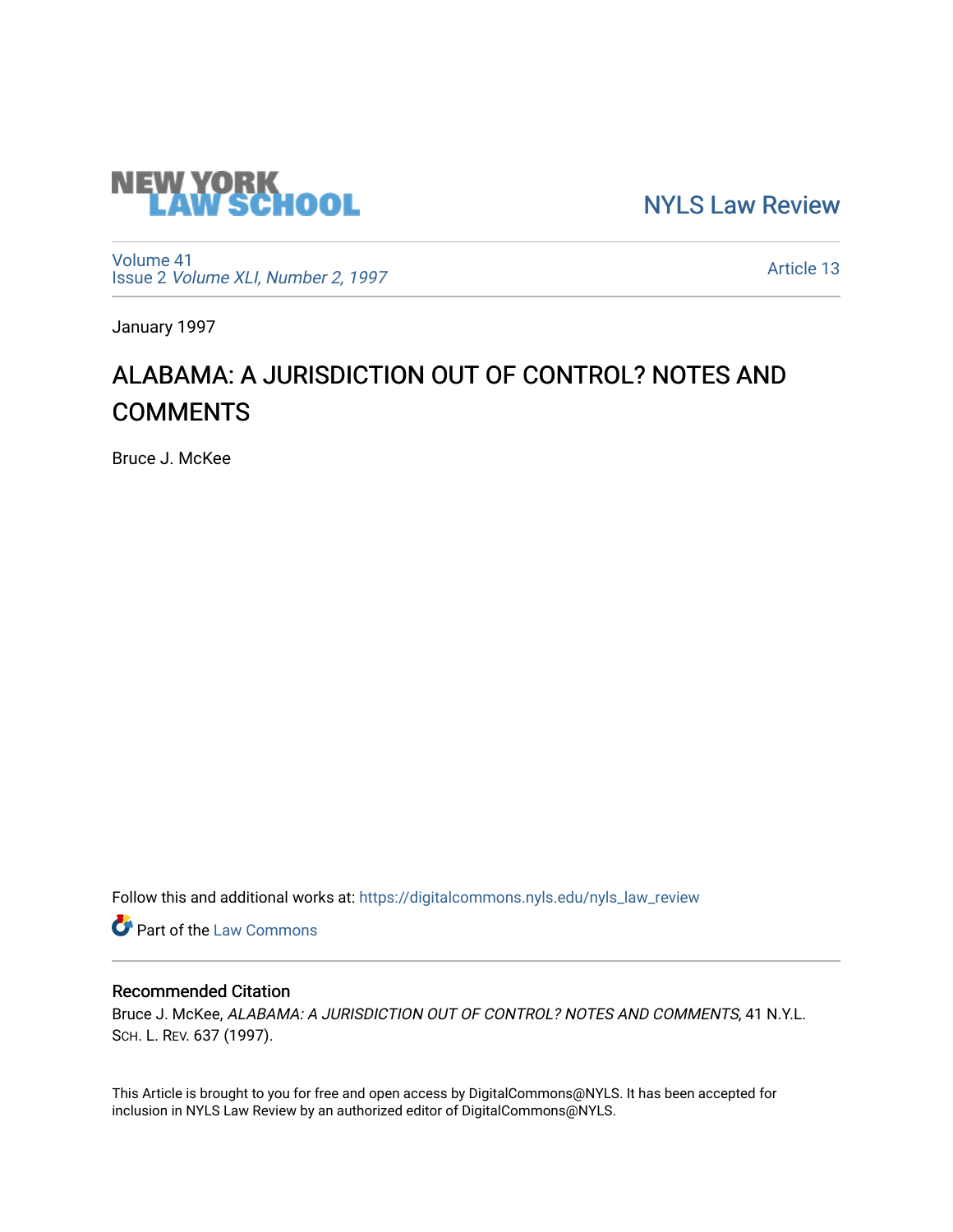#### ALABAMA: A JURISDICTION OUT OF CONTROL? NOTES AND COMMENTS

#### BRUCE J. McKEE\*

#### I. TORT LITIGATION IS NOT HARMING **BUSINESS** IN ALABAMA

Page two of a 1995 brochure published and disseminated by the Alabama Development Office, an executive agency, entitled *Alabama's Incentives: Executive Summary,* announces:

Existing laws speak best for Alabama's pro-business climate. Over a period of 40 years the state's officials have created an umbrella of laws favorable to business and industry. These laws have been amended and strengthened when needed to assure that Alabama continues to provide industry with a hospitable and profitable business environment.

Alabama's announced total investment for new and expanding industries has exceeded \$2 billion for eight years.<sup>1</sup>

Similarly, "Alabama ranked first in the nation for industrial development for three years in a row through 1992, based on our population.<sup>"2</sup> In late 1993, "Mercedes-Benz announced that Vance, Alabama, had beaten out 170 sites in thirty states and Canada for one of the top development prizes in history: the company's \$300 million U.S. production facility."<sup>3</sup> Unemployment in Alabama is so low that for the second consecutive year employers will only have to pay the minimum statutory rate for unemployment insurance, the third lowest in the nation.<sup>4</sup> According to a 1995-1996 Alabama industrial site guide, foreign investment in Alabama

\* Attorney, Hare, Wynn, Newell & Newton. Mr. McKee is also an Adjunct Professor at Cumberland School of Law and serves on the Alabama Supreme Court's Advisory Committees on the Rules of Civil Procedure and the Rules of Evidence.

**1.** ALABAMA DEv. OFFICE, ALABAMA'S INCENTIVES: EXECUTIVE SUMMARY 2 (1995).

2. W. Lee Pittman, *The Truth About the Alabama Courts and the Business Climate,* 13 ALA. TRIAL LAW. ASS'N J. 3, 4 (1993).

3. Mark Kelly, *The Industrial Melting Pot. Alabama Turns Up the Heat with Unprecedented Numbers,* 1995 AMAZING ALA. 9 (1994) (published by the Economic Development Association of Alabama).

*4. See* Linda Gunter, *UI Rates Down, Won't Get Up,* BIRMINGHAM Bus. J., Jan. **9,** 1995, at 1.

637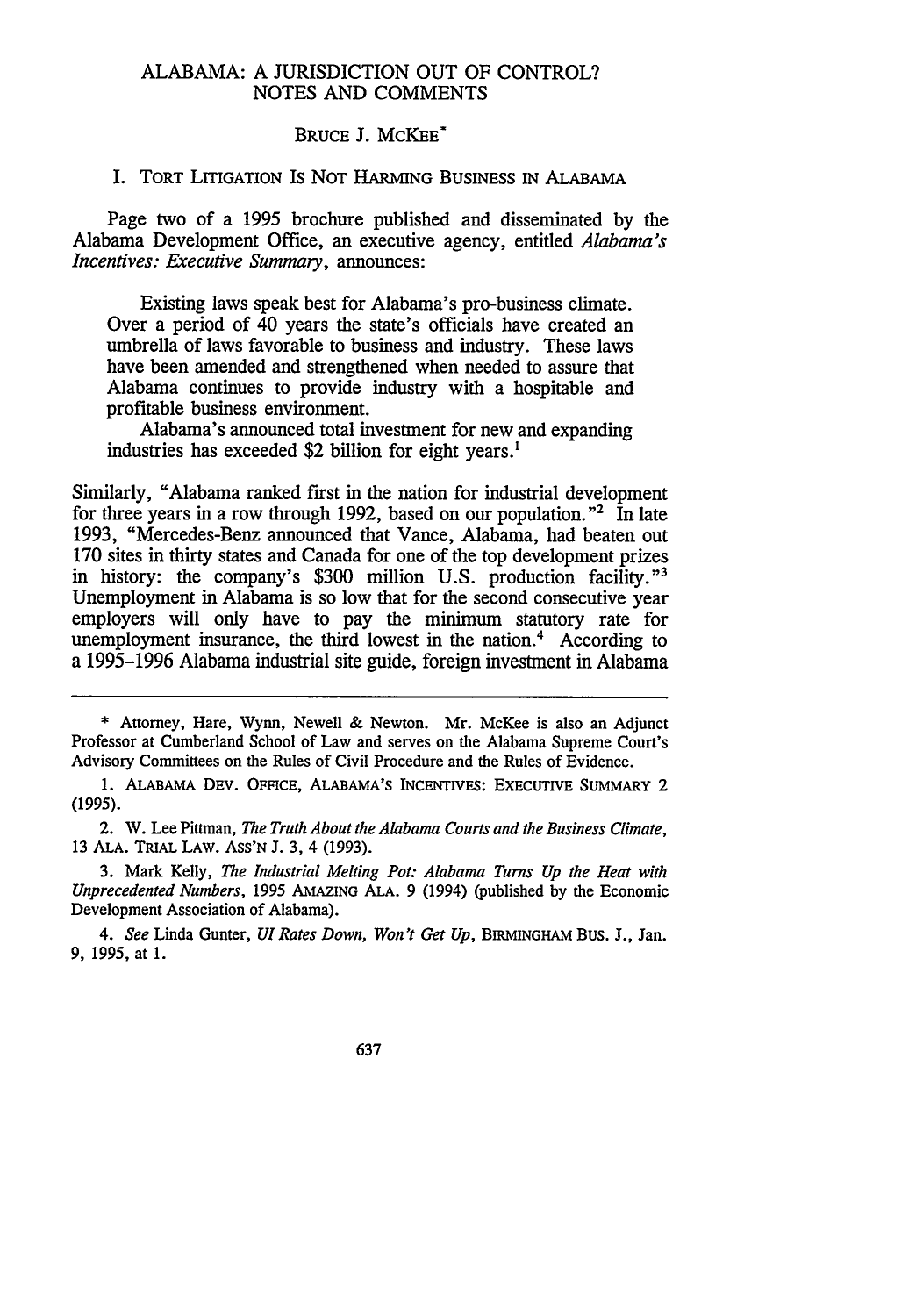increased from \$1.9 billion in 1983 to \$7.5 billion in 1993.<sup>5</sup> Currently, companies from twenty-five foreign countries operate 221 manufacturing plants in Alabama.' *Site Selection* magazine, in its October 1995 issue, ranked Alabama as having the tenth best "business climate" in the nation.<sup>7</sup>

The major package of "tort reform" statutes enacted in Alabama were passed in 1987.<sup>8</sup> One of the first cases to challenge aspects of those statutes was *Trawick v. Michaels of Oregon Co.9* The record in that case is replete with empirical evidence proving no "tort crisis." John Wilson, Ph.D., a consultant to several state insurance commissions, studied the Alabama insurance industry from 1980 to 1988.10 The loss ratio of insurers in Alabama was less than the national average, and insurers in Alabama were very profitable." For example, medical malpractice insurers made about \$272 million in profit those years, more than twice the national rate of return.'2 In 1996, there are *more* insurers doing business in Alabama than in the early 1990s.

*The Birmingham News* publishes an annual special section called "Alabama Business Review & Outlook." The January 14, 1996, issue contains fifty-four pages of articles on how Alabama businesses are making money "hand over fist."<sup>13</sup>

*5. See Business Alabama: An Economic Overview,* ALABAMA ECON. DEv. GUIDE **AND** INDUS. SITES GUIDE, 1997-98, at 8, 9.

7. Jack Lyne, *Top Business Climate Cats: Southeast, Midwest, Southwest Still Perched Atop SS Rankings,* 40 SITE SELECTION 702, 703 (1995).

*8. See, e.g.,* ALA. CODE § 6-11-20 (1993) (applying a "clear and convincing" evidence standard for plaintiffs in punitive damages cases).

9. 570 So. 2d 252 (Ala. 1990).

10. *See* Plaintiff's Brief at 7-8, *Trawick,* 570 So. 2d 252.

*11. See id.* at 8 (stating that premiums written in Alabama had a loss/paid ratio of 36.8% and an incurred loss ratio of 55.4% compared to 41.7% and 75.6%, respectively, for the entire country).

12. *See id.* at 94 (noting that the rate of return on premiums written in Alabama was 227.5% versus 110.3% for the United States as a whole).

13. Jerry Underwood, *News Takes a Look at State Commerce in Special Section,* BIRMINGHAM NEWs, Jan. 14, 1996, at 2H, 3H ("[Y]ou may want to ... send a copy [of this issue] to an out-of-state client or associate. After all, there's no use in keeping *such good news* a secret." (emphasis added)).

*<sup>6.</sup> See id.*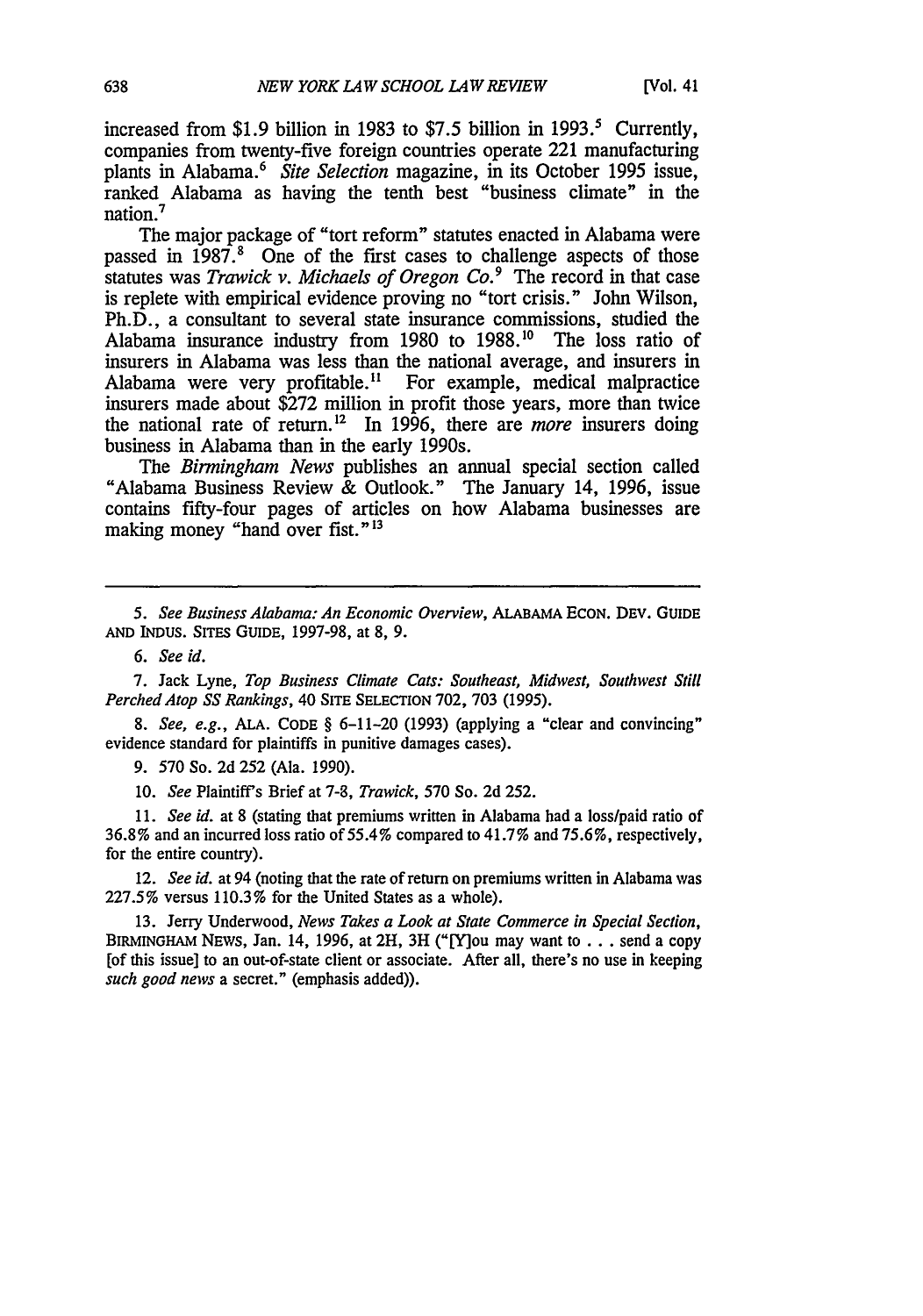## II. ALABAMA'S SUBSTANTIVE TORT LAW IS DECIDEDLY NOT PRO-PLAINTIFF

The Alabama Development Office, quoted above, is quite correct in assessing Alabama's substantive law as being favorable to business interests. Consider a few examples:

**(1)** Alabama is one of only about four states wherein contributory negligence is still a complete defense in a personal injury action.14 That is, a plaintiff who is found to be guilty, to the slightest degree, of some fault in causing his own injury can collect nothing from a defendant, even if the defendant is found to be ninety-nine percent responsible.

(2) Alabama is perhaps the only remaining state to allow contributory negligence to be a complete defense in a product liability case, even in a "crashworthiness" case.15

(3) Alabama is virtually the only state not to have adopted "strict" product liability pursuant to the Second Restatement of Torts.<sup>16</sup> The Alabama Extended Manufacturers Liability Doctrine is still somewhat negligence-based, or fault-based, which is one explanation for why contributory negligence is still a valid defense.<sup>17</sup>

(4) Alabama has not adopted the theory of "market share liability."

(5) Alabama is virtually the only state to reject totally any recovery for the negligent infliction of mental distress.'<sup>9</sup>

(6) Alabama is the only state that refuses to allow any compensatory damages for wrongful death; the only damages allowed are punitive.<sup>20</sup> Thus, in a case where a business executive earning \$500,000 per year is killed by a negligent car driver, a jury might award little or no damages if it determined the defendant was only mildly negligent and did not

14. *See* Williams v. Delta Int'l Mach. Corp., 619 So. 2d 1330, 1332 (Ala. 1993) (citing Dennis v. American Honda Motor Co., 585 So. 2d 1336 (Ala. 1991)).

*15. See, e.g.,* General Motors Corp. v. Saint, 646 So. 2d 564 (Ala. 1994).

16. *Compare* RESTATEMENT **(SECOND)** OF TORTS § 402A cmt. n (1965) *with* **ALA.** CODE § 6-5-521 note (1993).

17. *See* Casrell v. Altec Indus., 335 So. 2d 128 (Ala. 1976).

18. *See* Franklin County Sch. Bd. v. Lake Asbestos of Quebec, Ltd., No. 84-AR-5435-NW, 1986 WL 69060, at \*5-6 (N.D. Ala. Feb. 13, 1986).

19. *See* Gideon v. Norfolk S. Corp., 633 So. 2d 453 (Ala. 1994) (denying damages to a mother who saw, from a few feet away, her child struck and killed by a train).

20. *See* ALA. CODE § 6-5-410; *see also* Bonner v. Williams, 370 F.2d 301 (5th Cir. 1966) (Alabama's wrongful death statute intended only to allow recovery for punitive damages).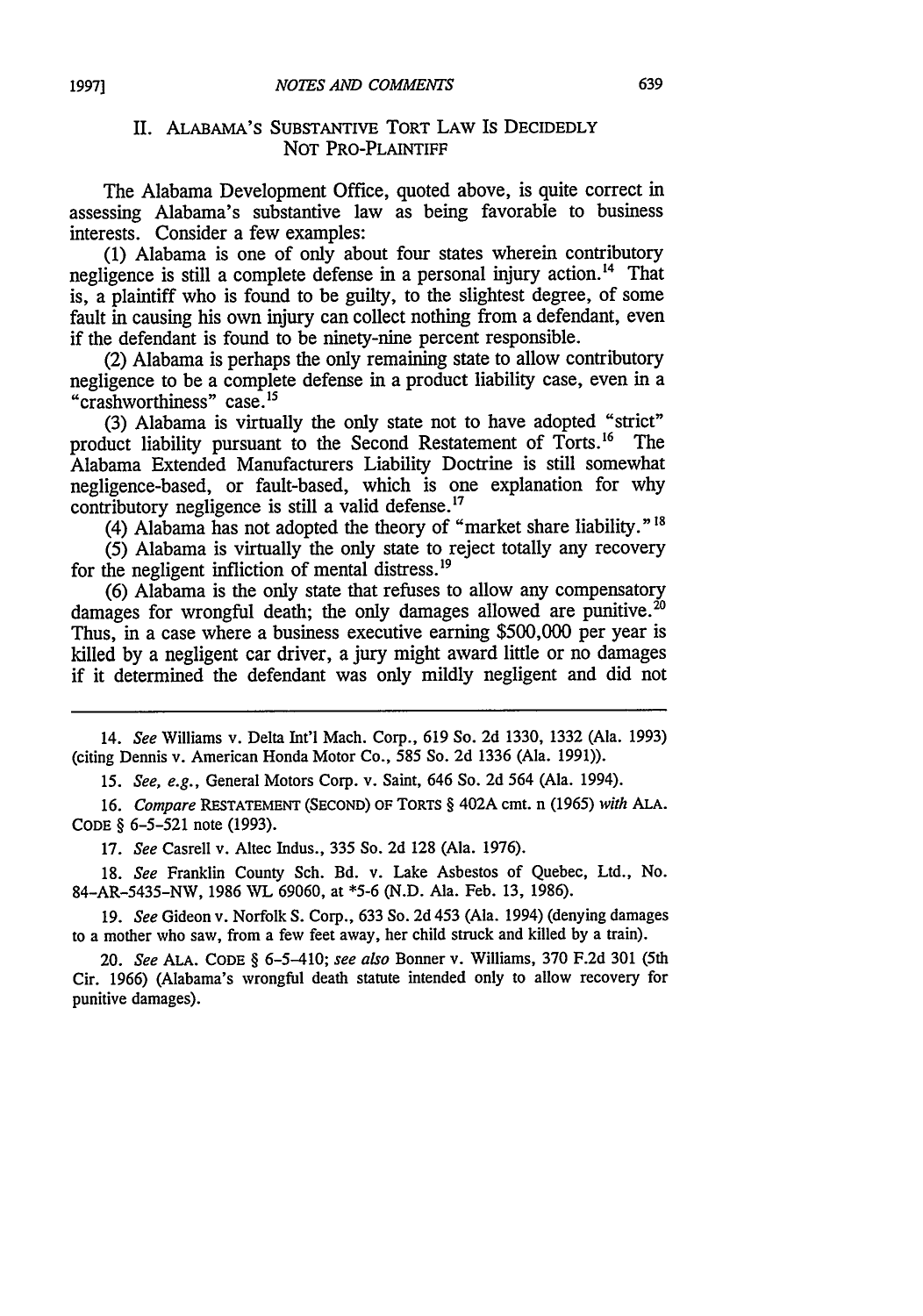deserve "punishment." This also means there can be no recovery against

an Alabama municipality under the federal wrongful death provision.<sup>21</sup> (7) Alabama is one of the few states to retain the common law view that tort actions not filed before death do not survive.<sup>22</sup> Thus. if that tort actions not filed before death do not survive.<sup> $22$ </sup> someone dies before suing for damages for fraud, bad faith, or injuries suffered in a car wreck, the defendant gets off "scot-free."

(8) Alabama is probably the only state to retain a guest passenger statute. $^{23}$ 

(9) Private landowners and governments that provide recreational use lands are not liable for negligence to people who are injured due to defects on the premises.24

(10) Alabama is one of the jurisdictions that retains the common law premises liability classifications of invitees, licensees, and trespassers, whereby a landowner owes a duty to provide reasonably safe premises only to business invitees.

(11) Owners of livestock or animals who cause injury to motorists on the road, for example, are not liable for negligence, only for willful conduct. <sup>26</sup>

(12) "Good Samaritans," civic volunteers, firemen, and rescue squad members are not liable for negligence.<sup>27</sup>

(13) The monetary awards provided in Alabama's Worker's Compensation law<sup>28</sup> are close to the lowest in the country. Attorneys' fees are capped at fifteen percent, the lowest in the country, and attorneys are paid nothing for litigating and winning a court order requiring disputed medical bills to be paid, unless the court finds the defendant acted in bad faith in not paying the bills. As in most states, the employer is immune to suit in tort by an injured worker; but, in Alabama, the worker's compensation insurance carrier is also immune. For example, there is no cause of action for bad faith. If a worker is killed on the job, but leaves no dependents, the employer is liable only for funeral expenses.<sup>29</sup>

21. *See* City of Tarrant v. Jefferson, 682 So. 2d 29 (Ala. 1996) (citing City of Newport v. Fact Concerts, Inc., 453 U.S. 247 (1981)); *see also* 42 U.S.C. § 1983 (1994).

22. *See* **ALA. CODE** § 6-5-462.

23. *See id.* § 32-1-2 (1989) (preventing a social passenger from suing a car driver for negligently causing an accident and injuring the passenger).

24. *See id. §§* 35-15-1 to -3 (1991),

25. *See* Whaley v. Lawing, 352 So. 2d 1090, 1091 (Ala. 1977).

26. *See* **ALA. CODE** §§ 3-5-1 to -3 (1996).

27. *See id.* §§ 6-5-332, -335 to -336 (1993).

28. *Id. §* 25-5-1 (1992).

29. *See* Yarchak v. Munford, Inc., 570 So. 2d 648, 650 (Ala. 1990).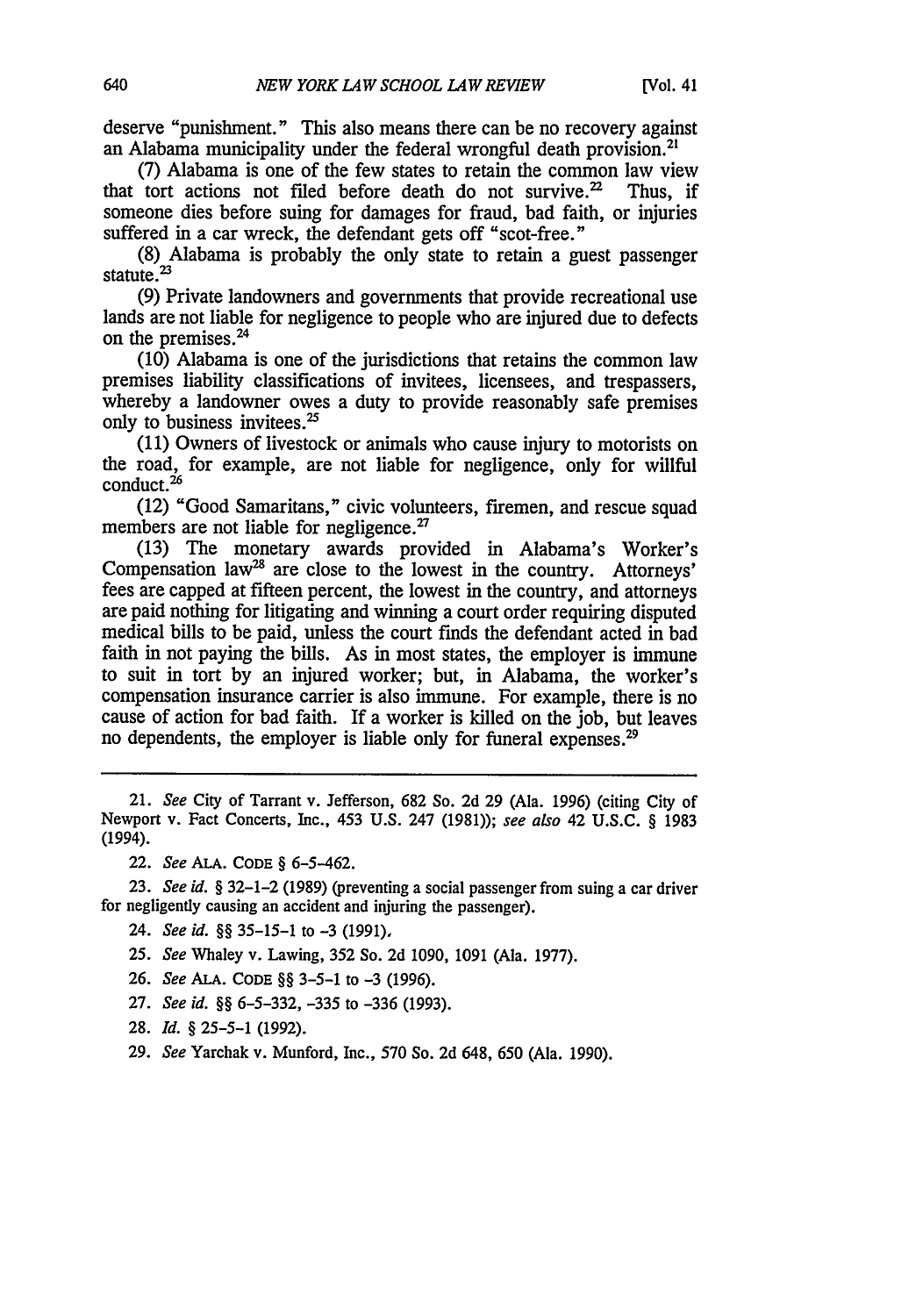(14) Alabama did have the shortest statute of limitations in the country, until 1985, when the general tort statute was raised to two years. But, unlike virtually every other state, generally Alabama does not recognize any tolling or discovery **rule.30** That means a victim who was unknowingly exposed to a toxic substance in 1990, but first had a symptom to manifest in 1996, has no cause of action for any compensation because his statute of limitations ran out in 1992 (though there was no possible way of knowing he had been injured).<sup>31</sup> The only "discovery" rule relates to fraud<sup>32</sup> and asbestos<sup>33</sup> claims.

(15) Valid claims can also be barred if not filed within six months of a decedent's estate being opened,<sup>34</sup> within six months against a municipality,<sup>35</sup> or within one year against a county.<sup>36</sup>

(16) The State of Alabama still has absolute sovereign immunity.37 Sheriffs and county deputies are absolutely immune to any tort suit.<sup>38</sup> Municipal police are granted broad "discretionary function" immunity.<sup>39</sup> Even when governmental entities are legally liable, damages are capped at  $$100.000$ .<sup>40</sup> Fire Protection Districts are also immune.<sup>41</sup> And. Fire Protection Districts are also immune.<sup>41</sup> And, airport authorities are immune to negligence actions.<sup>42</sup>

(17) Significant portions of Alabama's 1987 "tort reform" legislation still stand and are applied everyday in the courtrooms of Alabama.<sup>43</sup> Alabama Code section 6-11-20 now requires that plaintiffs, in every punitive damages case, prove by "clear and convincing evidence that the defendant consciously or deliberately engaged in oppression, fraud, wantonness, or malice with regard to the plaintiff. $14^2$  Approximately half of the states still do not require clear and convincing evidence. Alabama Code section 6-11-27 now provides that a principal or employer

- 30. *See* Payne v. Alabama Cemetery Ass'n, 413 So. **2d** 1067, **1072** (Ala. **1982).**
- **31.** *See* Johnson v. Garlock, Inc., 682 So. **2d** 25 (Ala. 1996).
- **32.** *See* **ALA. CODE** § 6-2-3 **(1993).**
- **33.** *See id. §* **6-2-30.**
- 34. *See id.* § 43-2-350 (1991).
- **35.** *See id.* § 11-47-23 **(1992).**
- 36. *See id.* § 11-12-8 (1989).
- **37.** *See* **ALA. CONST.** art. **I,** § 14.
- **38.** *See* Hereford **v.** Jefferson County, **586** So. **2d 209,** 210 (Ala. **1991).**
- **39. ALA. CODE** § **6-5-338** (Supp. **1996).**
- 40. *See id.* § **11-93-2** (1994).
- 41. *See* id. *§* 11-89-15.
- 42. *See id.* §§ 4-3-7, -4-4 (1996).
- 43. *See, e.g., id.* § 6-11-20 **(1993).**
- **44.** *Id.*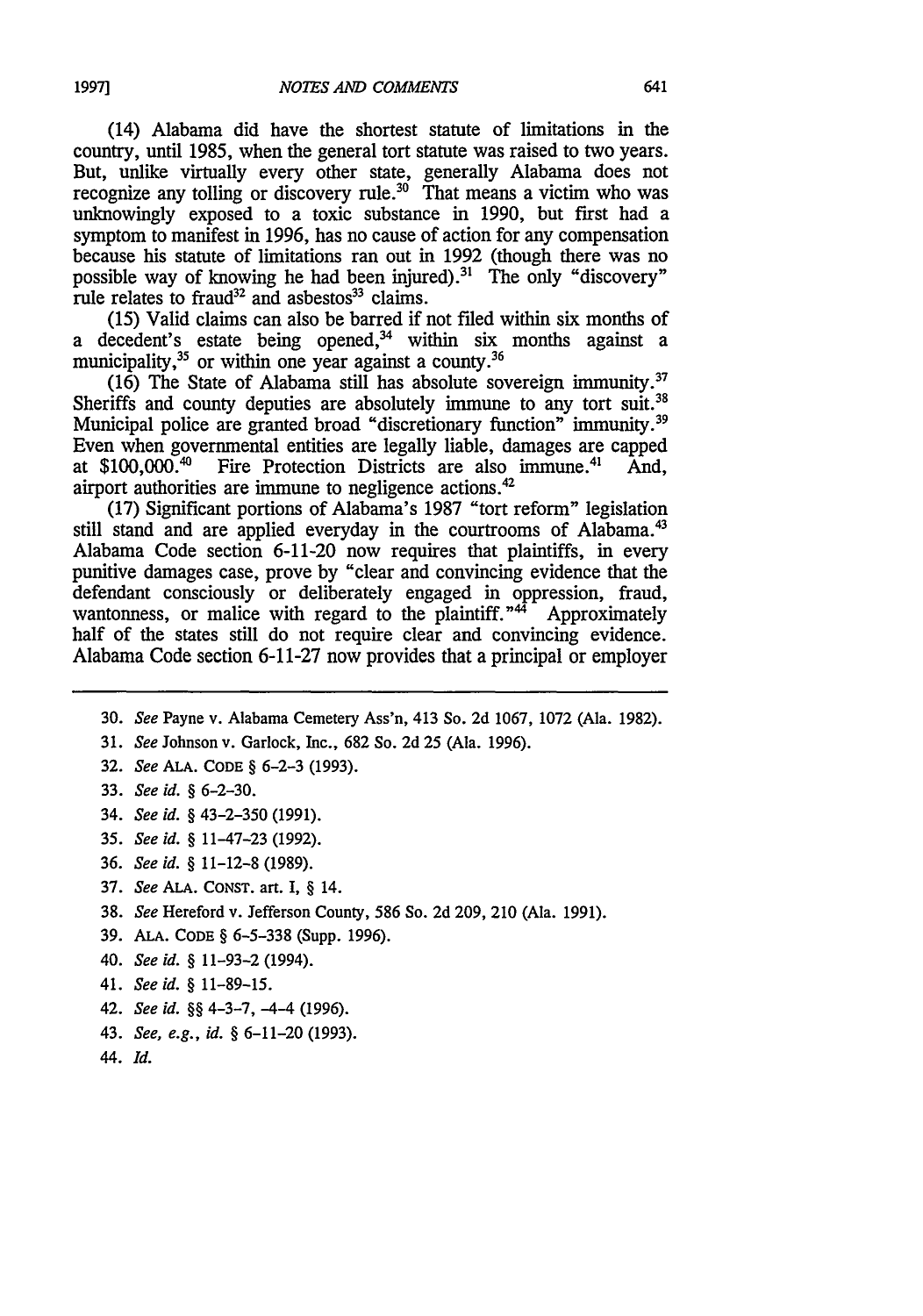is not vicariously liable for punitive damages except under certain enumerated conditions.<sup>45</sup> In 1987, several venue provisions were altered in an attempt to favor defendants, in comparison to pre-1987 venue rules. <sup>46</sup>

#### III. ALABAMA JURIES ARE NOT WILDLY PRO-PLAINTIFF

Jefferson County (Birmingham) is Alabama's most populous county, and it used to be known as a "plaintiff-friendly venue." No more. For example, in the first half of 1995, plaintiffs won less than fifty percent of civil jury trials.<sup>47</sup> The largest verdict was in a wrongful death/dram shop case, but that \$7.2 million verdict is not collectable.<sup>48</sup> The only other large verdict, \$4 million for fraud, was reduced by the trial court to \$2 million and settled for close to \$1 million.<sup>49</sup> Not counting those two verdicts, the average plaintiff's verdict was only approximately \$85,000.<sup>50</sup> In my anecdotal experience, the trend in 1995 through 1996, in Jefferson County, is even more strongly skewed toward defense verdicts.

It is still practically impossible to win a medical malpractice trial in Alabama. Statistics from Mutual Assurance (MASA), the largest medical malpractice carrier in Alabama, show that doctors won about 98% of the trials in Alabama from 1983 to 1992."'

A few huge verdicts from a few rural counties have been blown up in the press, for political purposes, to foster a false perception of "runaway juries" in Alabama. Official state-wide court statistics will not support the "tort reformer's" thesis.

*47. See* Alabama Judicial Data Center, Administrative Office of Courts, Birmingham Court Action Figures for 1995 (computerized data available from Administrative Office of Courts, Montgomery, Alabama).

48. *See* Interoffice Memorandum of Hare, Wynn, Newell & Newton 1 (Sept. *5,* 1995) [hereinafter Interoffice Memorandum] (on file with *New York Law School Law Review).*

*49. See* Johnson v. Mercury Fin. Co., JVR No. 133795, 1994 WL 546665 (LRP Jury); *see also* Beth Healy, *Suit Settlement Won't Push Mercury Off Its Smooth Road,* CRANE'S CHI. Bus., Apr. 17, 1995, at 18.

50. *See* Interoffice Memorandum, *supra* note 48.

*51. See* Chart of MASA's Experience Last Ten Years from Smith v. Schulte, 671 So. 2d 1334 (Ala. 1995) (containing Mutual Assurance summary information that was offered into evidence and is part of the record) (on file with *New York Law SchoolLaw Review).*

*<sup>45.</sup> See id.* § 6-11-27.

*<sup>46.</sup> See, e.g., id. §§* 6-3-11, -21.1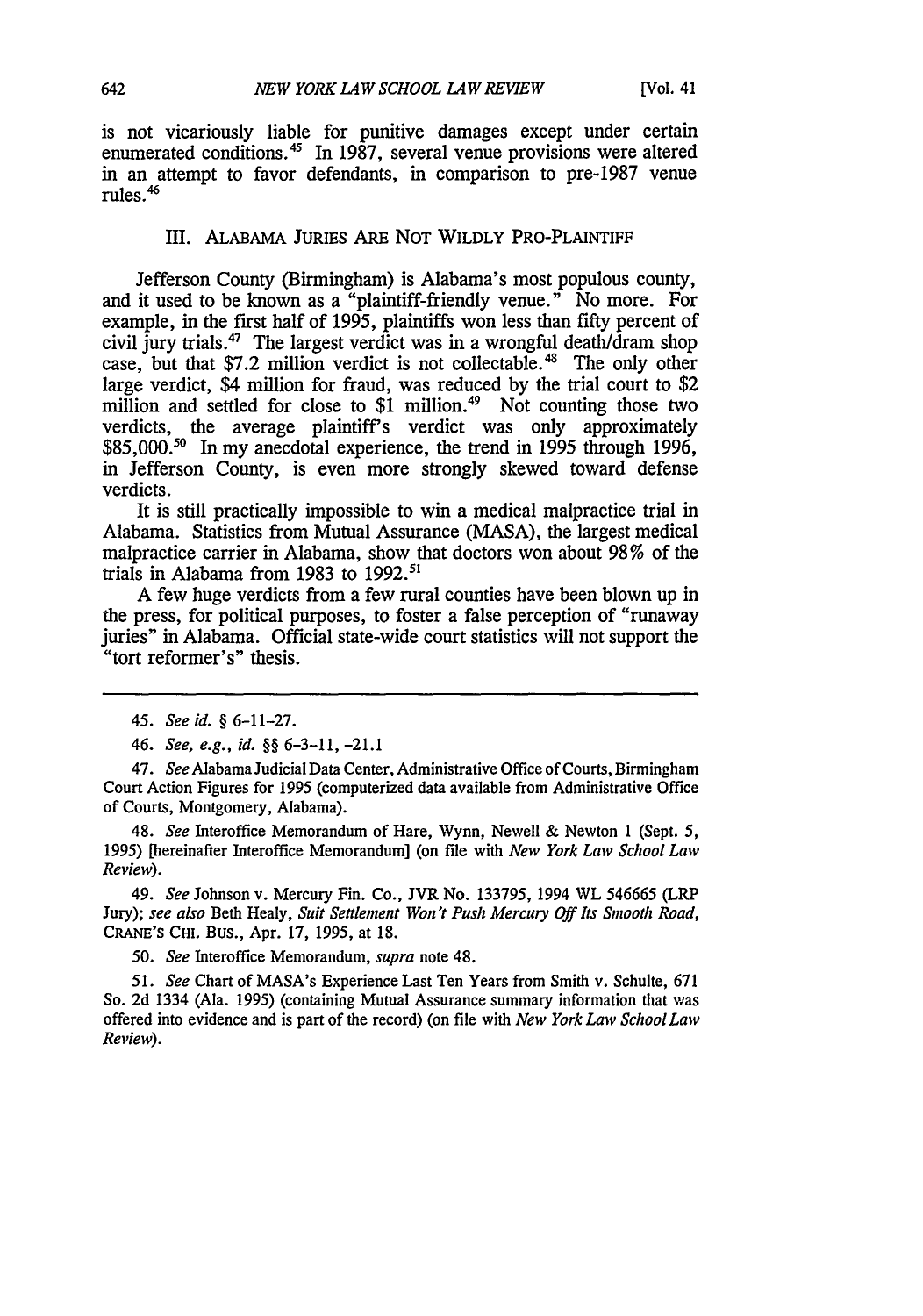Alabama's statistics mirror the nation-wide trends. "Across all cases, plaintiffs win slightly more than half the cases. They are most successful in automobile personal injury and business cases ... *,52* Honest empirical jury researchers find no evidence of a "runaway jury syndrome," but find that most juries are very conscientious in their search for truth and fairness.<sup>53</sup>

### IV. PUNITIVE DAMAGES AWARDS ARE NOT DRAMATICALLY DIFFERENT IN ALABAMA

Be careful of statistics: A lot of "creative accounting" goes on in the tort reform debate, nationally and in Alabama. Verdict amounts tell us very little. Trial or appellate courts often reduce or set aside verdicts, and many verdicts are uncollectable, such as verdicts against uninsured and judgment-proof defendants. In Alabama, the only damages in wrongful death suits are called "punitive damages,"<sup>54</sup> but it is misleading to lump Alabama wrongful death damages into a total "punitive" figure.

For about the past ten years, Alabama's Administrative Office of Courts has had one of the most complete, detailed, and accurate computer trackings of trial court cases in the country. In Alabama, it is easy to count and collect virtually every punitive damages verdict. Most states, including Florida, Georgia, Tennessee, and Mississippi, do not have this ability. Thus, it is unfair to compare total verdict figures from other states with the almost one hundred percent complete verdict counts available in Alabama.

The Alabama Trial Lawyers Association participated in an attempt to count all punitive damages in Alabama and in neighboring states from 1992 to 1995. More than two thousand cases were retrieved from computerized databases of court decisions, magazine and newspaper articles, and other sources. This method counted virtually one hundred percent of Alabama verdicts, but necessarily far less than one hundred percent of verdicts in neighboring states. Acknowledging the significant

52. ERIK MOLLER, TRENDS **IN** CIVIL **JURY** VERDICTS **SINCE** 1985 xv (RAND Institute for Civil Justice 1996).

53. *See, e.g.,* **STEPHEN DANIELS** & **JOANNE** MARTIN, CIVIL JURIES **AND THE POLITICS OF** REFORM (1995); REID HASTIE **ET AL.,** INSIDE **THE JURY** (1983); SAUL M. KASSIN & **LAWRENCE** S. VRIGHTSMAN, **THE AMERICAN JURY ON TRIAL** (1988); **VERDICT: ASSESSING THE CIVIL JURY SYSTEM** (Robert **E.** Litan ed., **1993); NEIL** VIDMAR, **MEDICAL** MALPRACTICE **AND** THE **AMERICAN JURY** (1995); Michael **J.** Saks, *Do We Really Know Anything About the Behavior of the TortLitigation System-And Why Not?,* 140 U. PA. L. REV. 1147 (1992); Neil Vidmar, *Are Juries Competent to Decide Liability in Tort Cases Involving Scientific/Medical Issues?,* 43 EMORY L.J. 885 (1994).

*54. See supra* note 20 and accompanying text.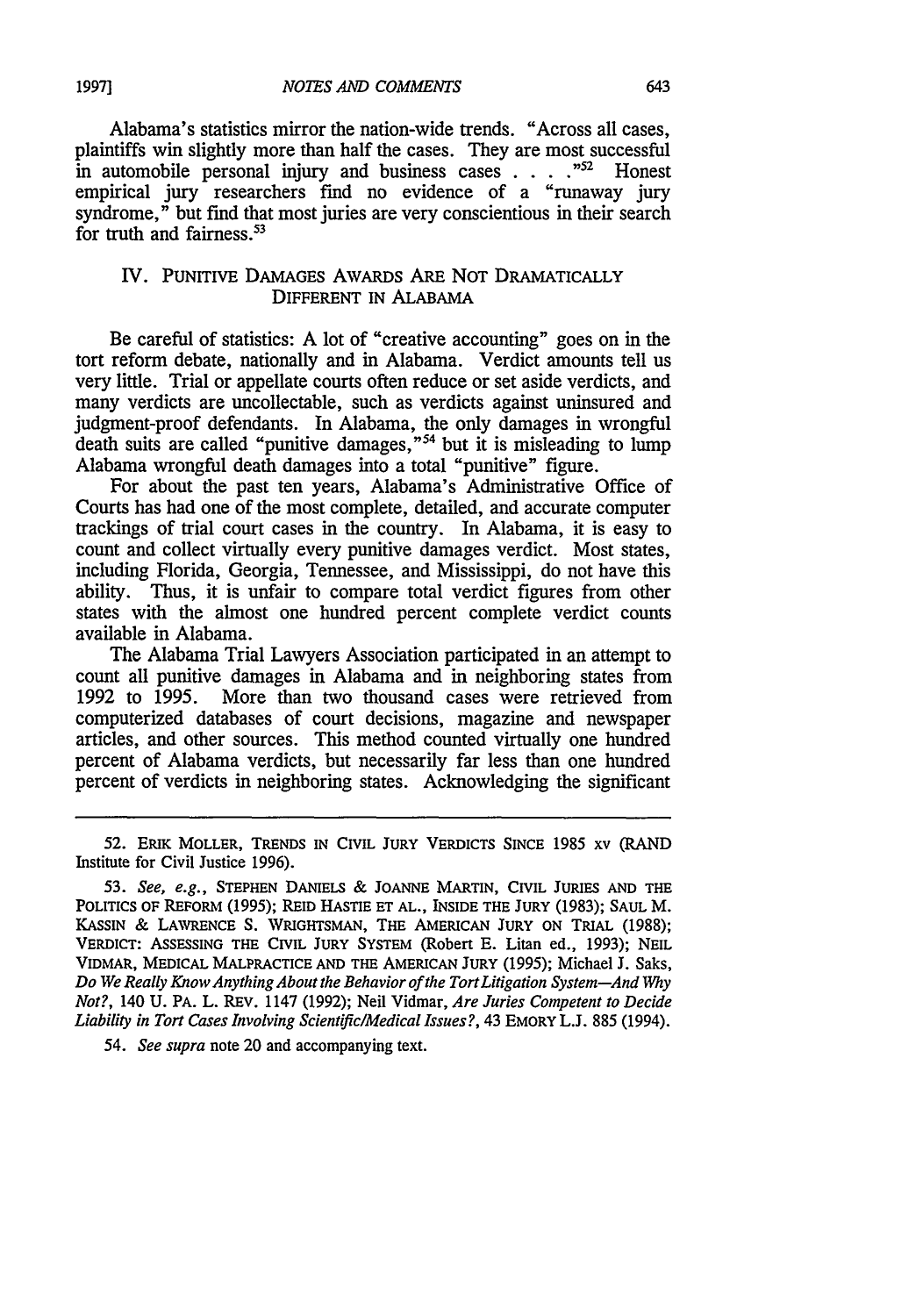undercount in other states, the figures of punitive damages verdicts showed this:

| Florida     | \$577,399,100 |
|-------------|---------------|
| Mississippi | \$507,891,866 |
| Alabama     | \$297,794,009 |
| Georgia     | \$138,795,843 |
| Tennessee   | \$2,724,84355 |

A few large verdicts in Alabama have been played up in the media to create a false impression of the litigation climate in Alabama. Anecdotally, I read about bigger awards almost every week in some newspaper or legal publication. For example, a *National Law Journal* reports a \$145 million punitive damages verdict in Utah-probably the most conservative state in the union-against State Farm for the bad faith failure to settle, pre-trial, an automobile liability case.<sup>56</sup>

"Tort reformers" in Alabama like to use the statistic of \$200 million in punitive damages verdicts, statewide, in 1994 alone. But, one can prove that only about \$1 million dollars has actually been paid. A \$50 million verdict against Mercury Finance was reduced by the trial court to \$2 million and settled for \$1 million.<sup>57</sup> Mercury's profits soared thirtythree percent in 1994, and its CEO's compensation for 1994 was almost \$2 million.<sup>58</sup> In the next largest case, a new trial was granted in the \$33 million verdict against Associates Financial.<sup>59</sup> Some verdicts are uncollectable, some have been confidentially settled, and some are pending on appeal. The point is this: one cannot hear a statistic like, "Alabama juries awarded \$200 million dollars in punitive damages in one year," and leap to the conclusion that Alabama's judicial system is "out of whack."

Official statistics are published in the *Alabama Judicial System Annual Report,* prepared by the Alabama Administrative Office of Courts. In 1994, the Alabama Supreme Court affirmed \$23.1 million in punitive

*57. See* Healy, *supra* note 49.

58. *See id.*

*59. See* Davis v. Associates Fin. Servs., JVR No. 125443, 1994 WL 127879 (LRP Jury); *see also* Jere Locke Beasley, *Present Punitives as Protecting the Public,* NAT'L L.J., Mar. 13, 1995, at **C5.**

<sup>55.</sup> Alabama Trial Lawyers Ass'n, Tort Reform Issues: Edition #2, Dec. 7, 1995, at 4-5 (on file with *New York Law School Law Review).*

*<sup>56.</sup> See Accident Victims Awarded \$14Z 6M in Bad-Faith Suit,* NAT'L L.J., Sept. 9, 1996, at A15 (discussing Campbell v. State Farm Mut. Auto. Ins. Co., No. 890905231 (Dist. Ct. Salt Lake County July 31, 1996)). *See generally* Michael Rustad & Thomas Koenig, *The Historical Continuity of Punitive Damages Awards: Reforming the Tort Reformers,* 42 AM. U. L. REV. 1269 (1993).